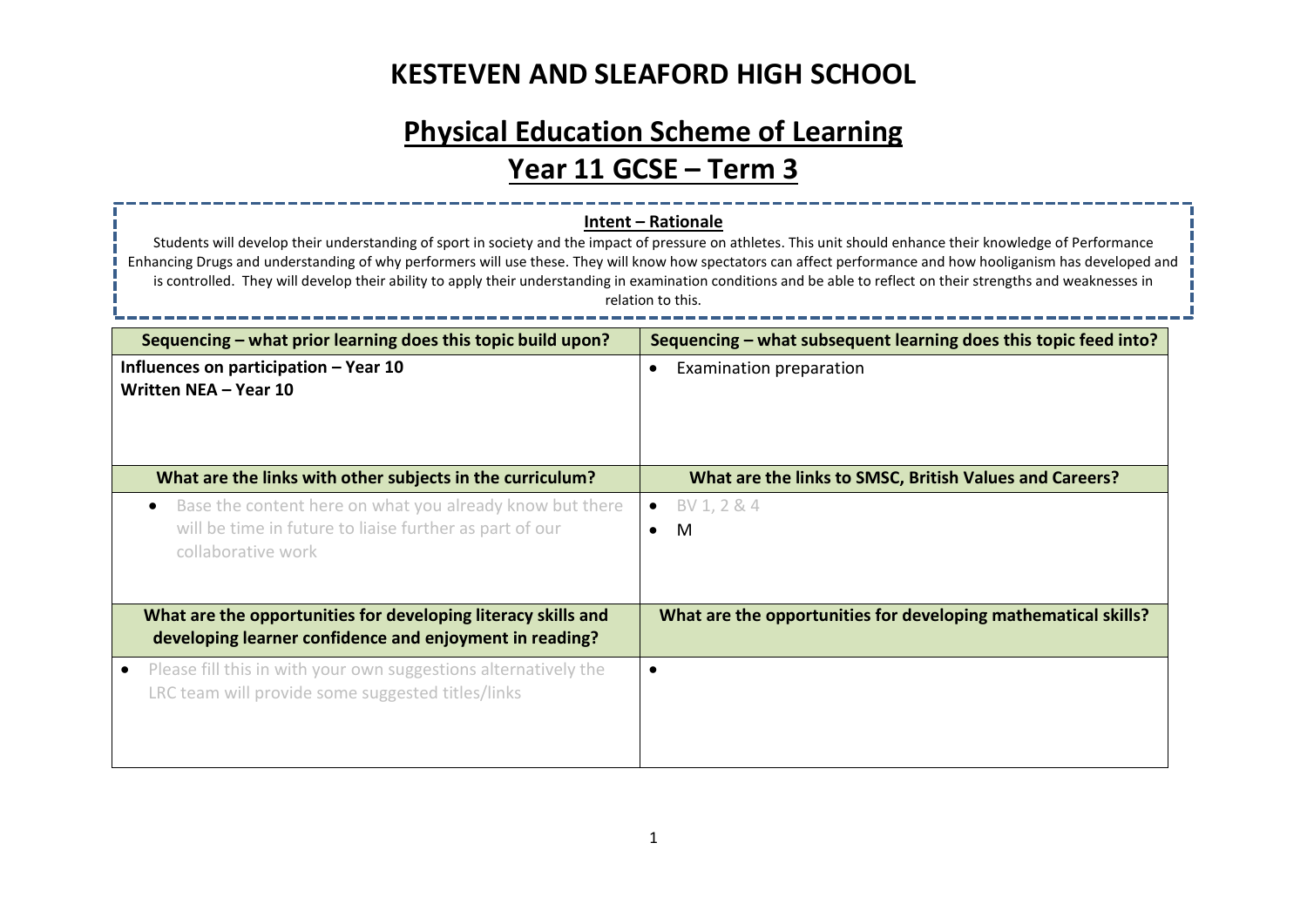## **Physical Education Scheme of Learning Year 11 GCSE – Term 3**

#### **Intent – Concepts**

| What knowledge will students gain and what skills will they develop as a consequence of this topic?                                                                                                                                                                                                                                                                                                                                             |                                                                |  |  |  |
|-------------------------------------------------------------------------------------------------------------------------------------------------------------------------------------------------------------------------------------------------------------------------------------------------------------------------------------------------------------------------------------------------------------------------------------------------|----------------------------------------------------------------|--|--|--|
| Know                                                                                                                                                                                                                                                                                                                                                                                                                                            |                                                                |  |  |  |
| Know the key terms relating to player's conduct. Know the key terms relating to ethical issues. Know which benefits might make PED's enticing                                                                                                                                                                                                                                                                                                   |                                                                |  |  |  |
| for performers. Understand the positive and negative effects of spectators at events. Know reasons for hooliganism                                                                                                                                                                                                                                                                                                                              |                                                                |  |  |  |
| <b>Apply</b>                                                                                                                                                                                                                                                                                                                                                                                                                                    |                                                                |  |  |  |
| Give sport specific examples of players conduct. Be able to explain which PED's may be used by specific performers. Know various strategies that                                                                                                                                                                                                                                                                                                |                                                                |  |  |  |
| have been put in place to prevent and combat hooliganism. Be able to apply understanding to examination questions                                                                                                                                                                                                                                                                                                                               |                                                                |  |  |  |
| <b>Extend</b><br>Evaluate the impact of players conduct on society. Be able to identify advantages and disadvantages of PED's. Be able to evaluate the impact<br>taking PED's has on the performer and the sport. Be able to justify the effectiveness of combative strategies used to prevent hooliganism. Be able to<br>apply understanding to a range of examination questions using a selection of evaluative and justification techniques. |                                                                |  |  |  |
| What subject specific language will be used and developed in this                                                                                                                                                                                                                                                                                                                                                                               | What opportunities are available for assessing the progress of |  |  |  |
| topic?                                                                                                                                                                                                                                                                                                                                                                                                                                          | students?                                                      |  |  |  |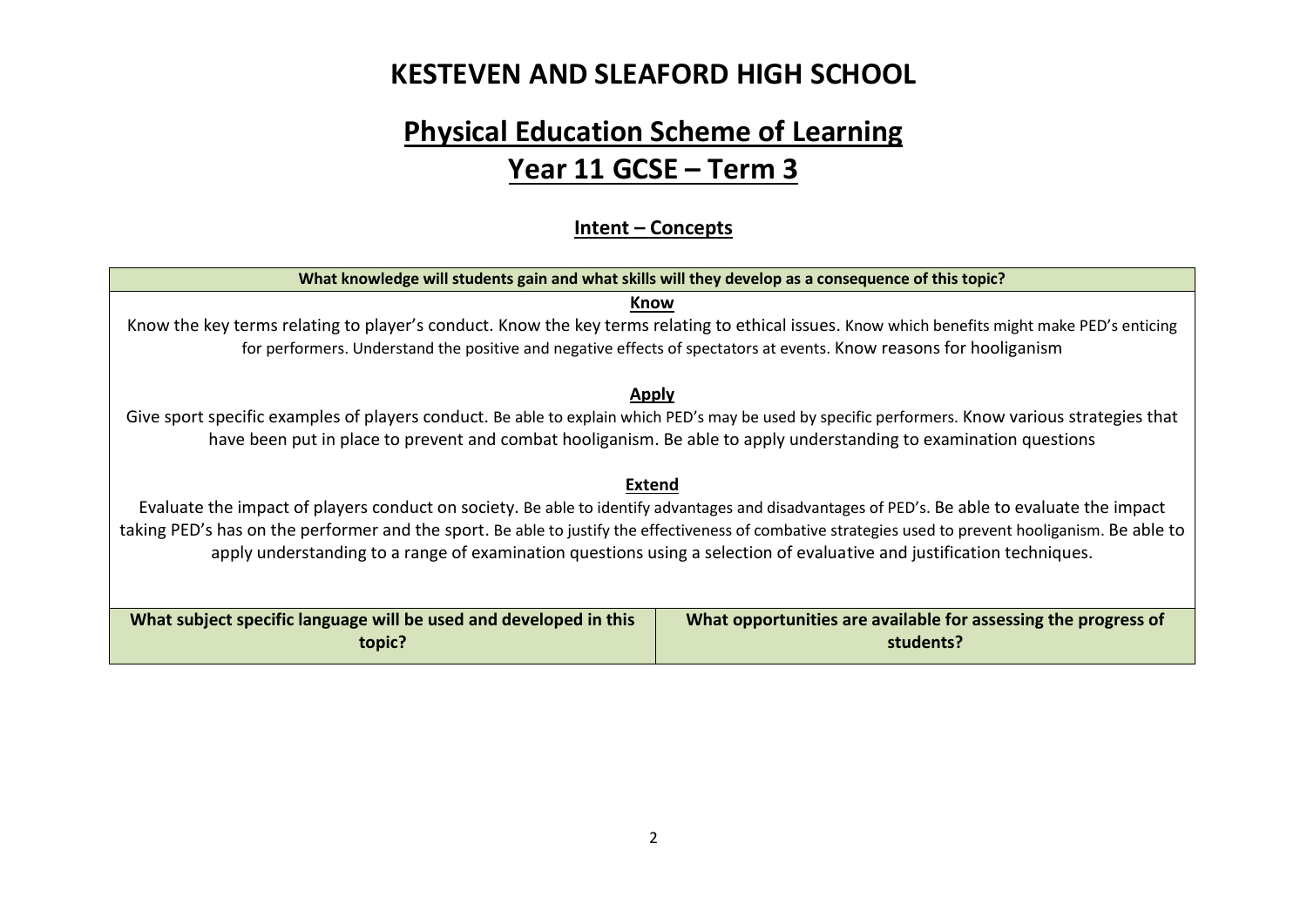| Anabolic steroids                                                            | • Formative assessments will take place in lessons to reinforce                   |
|------------------------------------------------------------------------------|-----------------------------------------------------------------------------------|
| Artificially produced male hormones mimicking testosterone. They             | learning - quiz, kahoot, mind map                                                 |
| promote muscle and bone growth, and reduce recovery time. Often              | End of Topic test using examination style questions to assess<br>$\hfill \bullet$ |
| used by power athletes, eg sprinters.                                        | understanding and ability to apply knowledge                                      |
| Beta blockers                                                                |                                                                                   |
| Drugs that are used to steady nerves by controlling heart rate. They have    |                                                                                   |
| a calming and relaxing effect.                                               |                                                                                   |
| (Blood) doping                                                               |                                                                                   |
| Defined by World Anti-Doping Agency (WADA) as the misuse of                  |                                                                                   |
| techniques and/or substances to increase one's red blood cell count.         |                                                                                   |
| Contract to compete                                                          |                                                                                   |
| Unwritten agreement to follow and abide by the written and unwritten         |                                                                                   |
| rules.                                                                       |                                                                                   |
| Diuretic drugs                                                               |                                                                                   |
| Drugs that remove fluid from the body, elevating the rate of bodily urine    |                                                                                   |
| excretion.                                                                   |                                                                                   |
| Embolism                                                                     |                                                                                   |
| Blockage of a blood vessel.                                                  |                                                                                   |
| Erythropoietin (EPO)                                                         |                                                                                   |
| A type of peptide hormone that increases the red blood cell count.           |                                                                                   |
| Etiquette                                                                    |                                                                                   |
| A convention or unwritten rule in an activity. It is not an enforceable rule |                                                                                   |
| but it is usually observed.                                                  |                                                                                   |
| Gamesmanship                                                                 |                                                                                   |
| Attempting to gain an advantage by stretching the rules to their limit, eg   |                                                                                   |
| time wasting.                                                                |                                                                                   |
| Heart attack                                                                 |                                                                                   |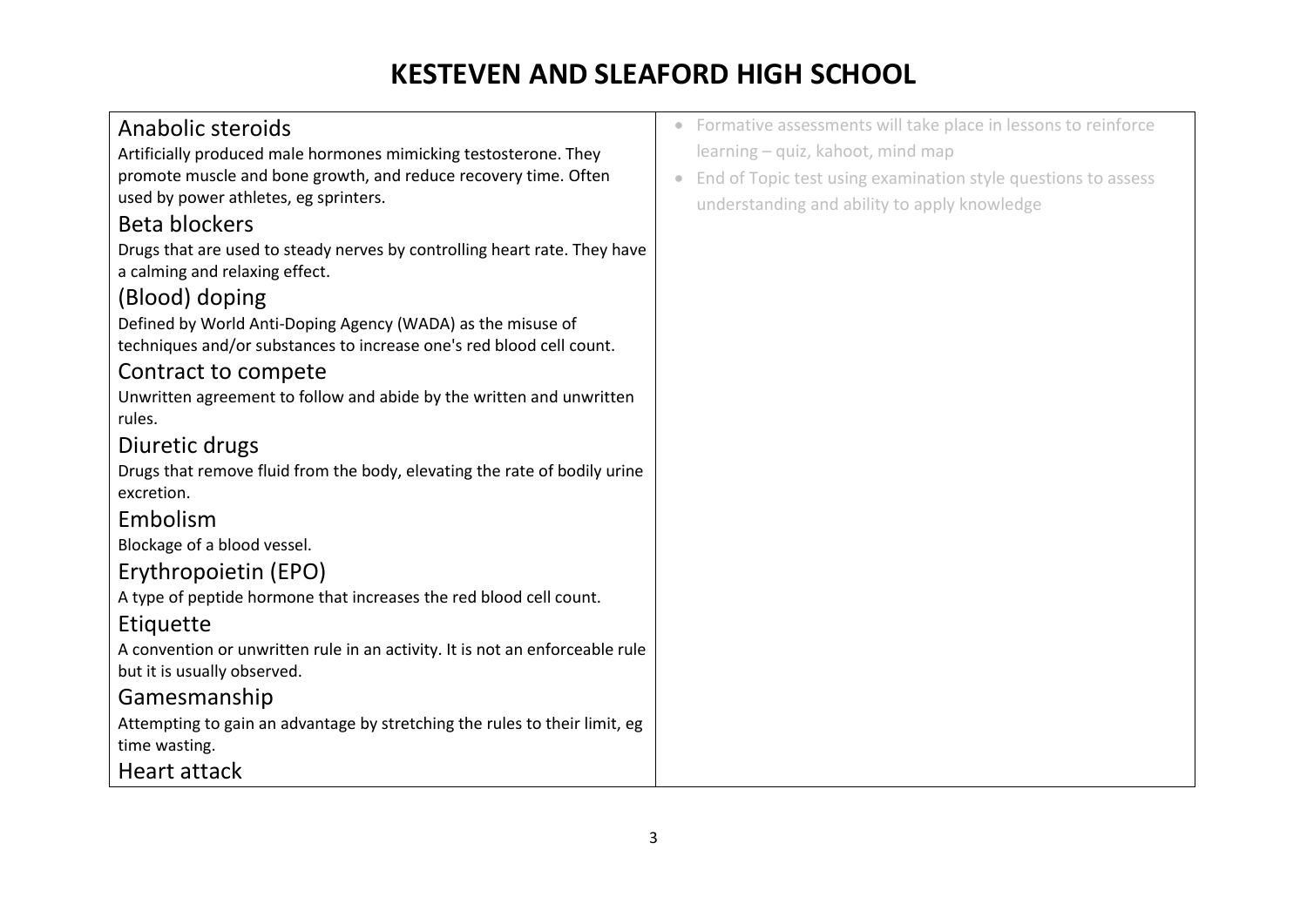| It occurs when the flow of oxygen-rich blood to a section of heart muscle             |
|---------------------------------------------------------------------------------------|
| suddenly becomes blocked.                                                             |
| Hooliganism                                                                           |
| Disorderly, aggressive and often violent behaviour by spectators at                   |
| sporting events.                                                                      |
| Home field advantage                                                                  |
| Gaining an advantage in a sporting event from being in familiar                       |
| surroundings, with the majority of the spectators supporting you.                     |
| Level playing field                                                                   |
| The same for all competitors.                                                         |
| Narcotic analgesics                                                                   |
| Drugs that can be used to reduce the feeling of pain.                                 |
| Peptide hormones                                                                      |
| Drugs that stimulate the production of naturally occurring hormones (eg               |
| EPO), which increase red blood cell count/oxygen carrying capacity.                   |
| <b>Stimulants</b>                                                                     |
| Drugs that have an effect on the central nervous system, ie they increase             |
| mental and/or physical alertness.                                                     |
| Viscosity                                                                             |
| Thickening of the blood.                                                              |
|                                                                                       |
| Command words:                                                                        |
| Analyse - Separate information into components and identify their<br>characteristics. |
| Apply - Put into effect in a recognised way.                                          |
| Calculate - Work out the value of something.                                          |
| Compare - Identify similarities and or differences. Complete Finish a                 |
| task by adding to given information.                                                  |
| Consider - Review and respond to given information.                                   |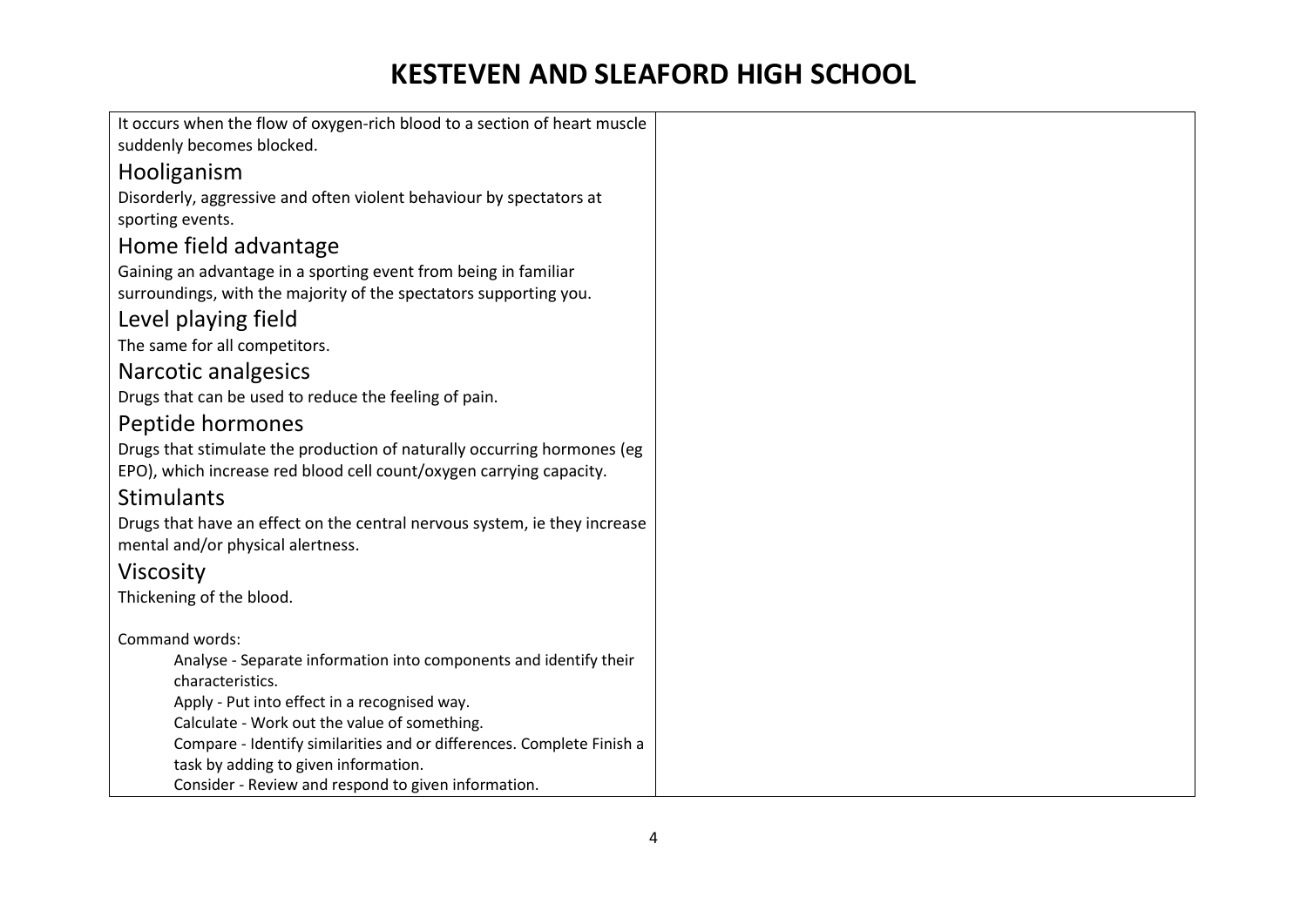| Define - Specify meaning.                                           |
|---------------------------------------------------------------------|
| Describe - Set out characteristics.                                 |
| Discuss - Present key points about different ideas or strengths and |
| weaknesses of an idea.                                              |
| Evaluate - Judge from available evidence.                           |
| Explain - Set out purposes or reasons.                              |
| Identify - Name or otherwise characterise.                          |
| Illustrate - Present clarifying examples.                           |
| Interpret - Translate information into recognisable form.           |
| Justify - Support a case with evidence.                             |
| Outline - Set out main characteristics.                             |
| Suggest - Present a possible case/solution.                         |
| State - Express clearly and briefly.                                |

#### **Intent – Concepts**

| <b>Lesson title</b> | <b>Learning challenge</b>        | <b>Higher level challenge</b>  | <b>Suggested activities and resources</b> |
|---------------------|----------------------------------|--------------------------------|-------------------------------------------|
| <b>NEA</b>          | Be able to link a theory topic   | Justify how the theory topic   | Students continue their written           |
|                     | to the weakness identified in    | will ensure improvement is     | coursework as part of their NEA           |
|                     | section 1                        | made to the weakness           |                                           |
|                     |                                  | identified in section 1        |                                           |
| <b>NEA</b>          | Be able to link a theory topic   | Justify how the theory topic   | Students continue their written           |
|                     | to the weakness identified in    | will ensure improvement is     | coursework as part of their NEA           |
|                     | section 1                        | made to the weakness           |                                           |
|                     |                                  | identified in section 1        |                                           |
| <b>NEA</b>          | Be able to identify strengths in | Be able to complete reflection | Students reflect and self-evaluate their  |
|                     | <b>NEA</b>                       | of NEA in its entirety.        | coursework to identify strengths and      |
|                     |                                  |                                | weaknesses, adapting any work before      |
|                     |                                  |                                | final deadline.                           |